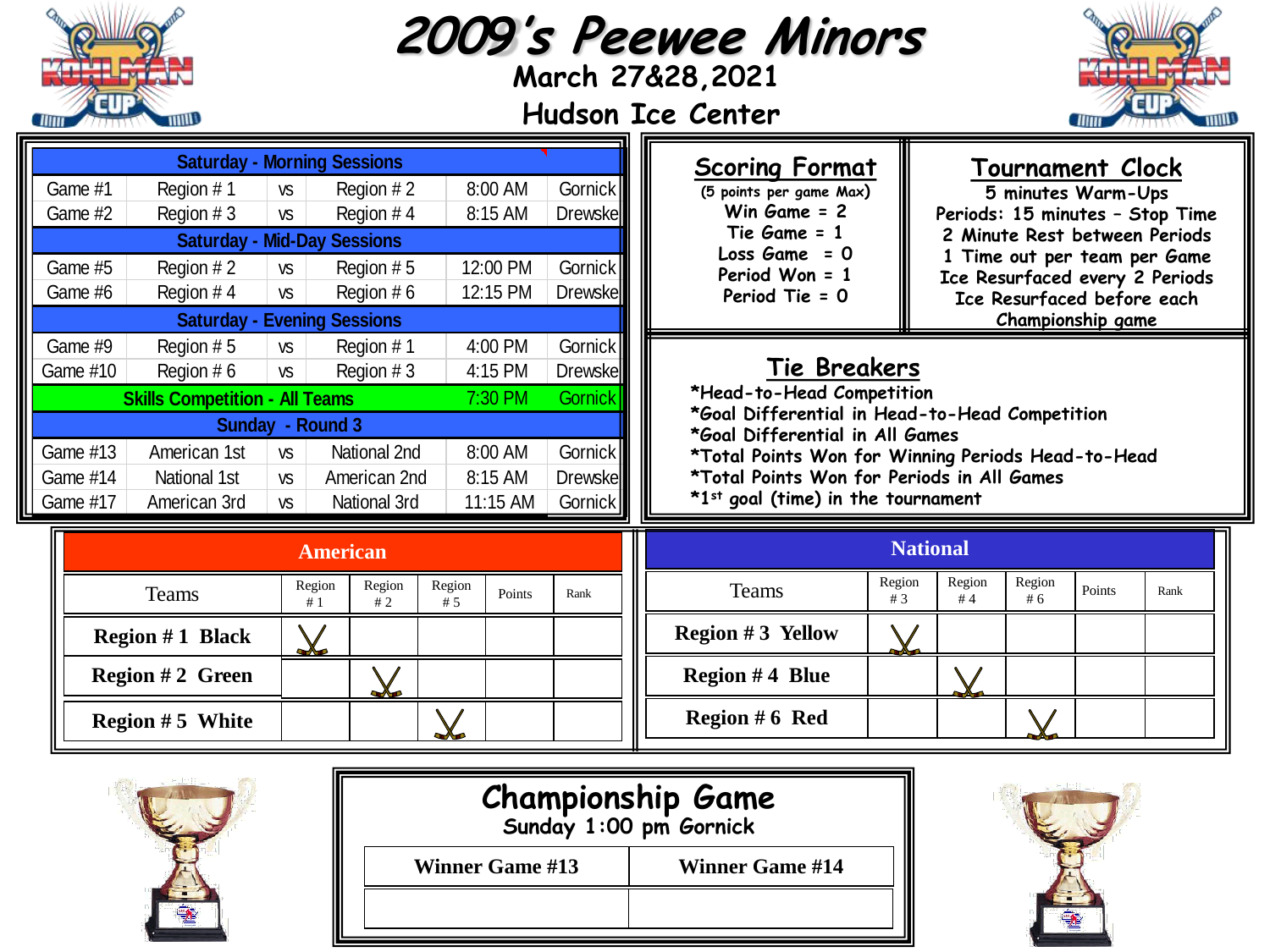|                                                                                                            |                                       |           |                                    |              |          |         |                                                                      | 2008's Peewee Majors<br>March 27&28, 2021<br><b>Hudson Ice Center</b>                      |                 |              |              |        |                                 |  |  |
|------------------------------------------------------------------------------------------------------------|---------------------------------------|-----------|------------------------------------|--------------|----------|---------|----------------------------------------------------------------------|--------------------------------------------------------------------------------------------|-----------------|--------------|--------------|--------|---------------------------------|--|--|
| <b>Saturday - Morning Sessions</b><br>9:30 AM<br>Gornick<br>Region #1<br>Game #3<br>Region #2<br><b>VS</b> |                                       |           |                                    |              |          |         |                                                                      | <b>Scoring Format</b><br>Tournament Clock<br>(5 points per game Max)<br>5 minutes Warm-Ups |                 |              |              |        |                                 |  |  |
| Game #4                                                                                                    | Region #3                             | <b>VS</b> | Region #4                          |              | 9:45 AM  | Drewske |                                                                      | Win Game = 2                                                                               |                 |              |              |        | Periods: 15 minutes - Stop Time |  |  |
|                                                                                                            |                                       |           | <b>Saturday - Mid-Day Sessions</b> |              |          |         |                                                                      | Tie Game = 1                                                                               |                 |              |              |        | 2 Minute Rest between Periods   |  |  |
| Game #7                                                                                                    | Region #2                             | <b>VS</b> | Region #5                          |              | 1:30 PM  | Gornick |                                                                      | $Loss Game = 0$                                                                            |                 |              |              |        | 1 Time out per team per Game    |  |  |
| Game #8                                                                                                    | Region #4                             | <b>VS</b> | Region #6                          |              | 1:45 PM  | Drewske | Period Won = 1<br>Ice resurfaced every 2 periods<br>Period Tie = $0$ |                                                                                            |                 |              |              |        |                                 |  |  |
|                                                                                                            |                                       |           | <b>Saturday - Evening Sessions</b> |              |          |         |                                                                      |                                                                                            |                 |              |              |        |                                 |  |  |
| Game #11                                                                                                   | Region #5                             | <b>VS</b> | Region #1                          |              | 5:30 PM  | Gornick |                                                                      |                                                                                            |                 |              |              |        |                                 |  |  |
| Game #12                                                                                                   | Region #6                             | <b>VS</b> | Region #3                          |              | 5:45 PM  | Drewske |                                                                      | <b>Tie Breakers</b>                                                                        |                 |              |              |        |                                 |  |  |
|                                                                                                            | <b>Skills Competition - All Teams</b> |           |                                    |              | 7:30 PM  | Gornick |                                                                      | *Head-to-Head Competition<br>*Goal Differential in Head-to-Head Competition                |                 |              |              |        |                                 |  |  |
|                                                                                                            |                                       |           | <b>Sunday - Round 3</b>            |              |          |         |                                                                      | *Goal Differential in All Games                                                            |                 |              |              |        |                                 |  |  |
| Game #15                                                                                                   | American 1st                          | <b>VS</b> | National 2nd                       |              | 9:30 AM  | Gornick | *Total Points Won for Winning Periods Head-to-Head                   |                                                                                            |                 |              |              |        |                                 |  |  |
| Game #16                                                                                                   | National 1st                          | <b>VS</b> | American 2nd                       |              | 9:45 AM  | Drewske | *Total Points Won for Periods in All Games                           |                                                                                            |                 |              |              |        |                                 |  |  |
| Game #18                                                                                                   | American 3rd                          | <b>VS</b> | National 3rd                       |              | 11:30 AM | Drewske |                                                                      | *1st goal (time) in the tournament                                                         |                 |              |              |        |                                 |  |  |
|                                                                                                            | <b>American</b>                       |           |                                    |              |          |         |                                                                      |                                                                                            | <b>National</b> |              |              |        |                                 |  |  |
|                                                                                                            | <b>Teams</b>                          |           | Region<br>Region<br>#1<br>#2       | Region<br>#5 | Points   | Rank    |                                                                      | <b>Teams</b>                                                                               | Region<br>#3    | Region<br>#4 | Region<br>#6 | Points | Rank                            |  |  |
|                                                                                                            | <b>Region #1 Black</b>                |           | $\chi$                             |              |          |         |                                                                      | <b>Region #3 Yellow</b>                                                                    |                 |              |              |        |                                 |  |  |
|                                                                                                            | <b>Region #2 Green</b>                |           | ${\color{red}\chi}$                |              |          |         |                                                                      | <b>Region #4 Blue</b>                                                                      |                 | $\diagdown$  |              |        |                                 |  |  |
| <b>Region #5 White</b>                                                                                     |                                       |           |                                    |              |          |         |                                                                      | Region #6 Red                                                                              |                 |              |              |        |                                 |  |  |



| Sunday 2:30 pm Gornick |                        |  |  |  |  |  |
|------------------------|------------------------|--|--|--|--|--|
| <b>Winner Game #15</b> | <b>Winner Game #16</b> |  |  |  |  |  |
|                        |                        |  |  |  |  |  |
|                        |                        |  |  |  |  |  |

**Championship Game**